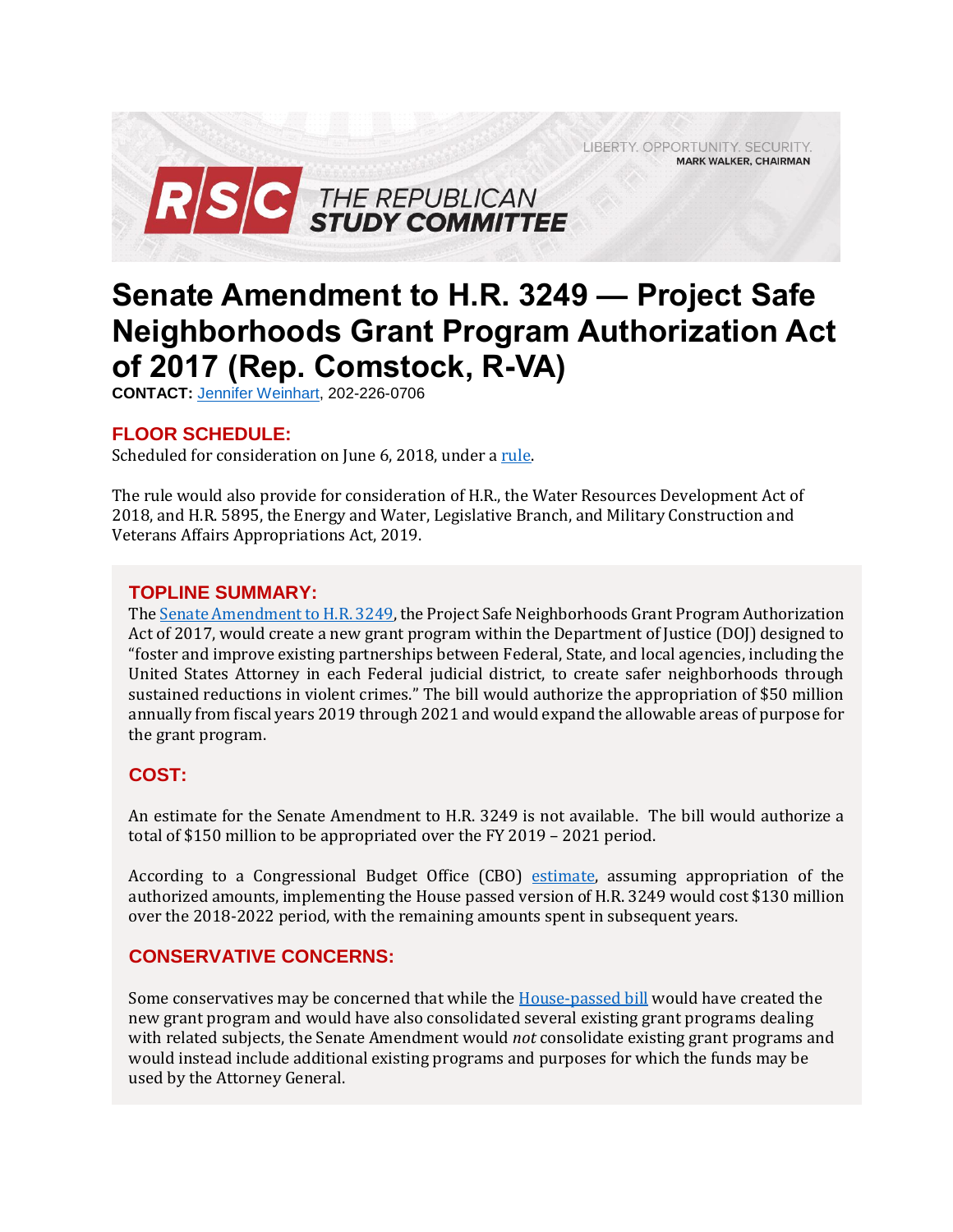Some conservatives may be concerned the bill increases the authorized level for appropriation without a corresponding reduction in authorization, in violation of the [Majority Leader's Cut](https://www.majorityleader.gov/protocols/)-Go [for Discretionary Authorizations Floor Protocol.](https://www.majorityleader.gov/protocols/) 

- **Expand the Size and Scope of the Federal Government?** Yes, the bill would create a new grant program.
- **Encroach into State or Local Authority?** Some conservatives may believe that the prevention of neighborhood crime is an inherently local issue falling within the scope of the state police power, and as such the federal government should not take a role in funding related local efforts.
- **Delegate Any Legislative Authority to the Executive Branch?** The bill would allow the Attorney General the authority to use funds authorized by the bill for a variety of purposes.
- **Contain Earmarks/Limited Tax Benefits/Limited Tariff Benefits?** No.

## **DETAILED SUMMARY AND ANALYSIS:**

The bill would authorize the creation of a new grant program within the Department of Justice (DOJ) designed to foster federal and state relations to reduce violence in neighborhoods by fighting gang crime and developing intervention and prevention initiatives.

The bill would require that 30% of grant funds be awarded to established Regional Gang Task Forces in regions experiencing a significant or increased presence of, or high levels of activity from, transnational organized crime groups.

The bill would authorize the appropriation of \$50 million annually from fiscal years 2019 through 2021.

The Senate Amendment would provide for additional purpose areas for which the Attorney General would be authorized to use funds, including: (1) competitive and evidence-based programs to reduce gun crime and gang violence; (2) the Edward Byrne criminal justice innovation program; (3) community-based violence prevention initiatives; or (4) gang and youth violence education, prevention and intervention, and related activities.

#### **COMMITTEE ACTION:**

H.R. 3249 was introduced on July 14, 2017, and was referred to the House Judiciary Committee. On November 2, 2017, a mark-up session was held and the bill was ordered to be reported, as amended, by voice vote.

This legislation passed the House by voice vote on March 14, 2018. The RSC legislative Bulletin can be foun[d here.](https://gallery.mailchimp.com/d4254037a343b683d142111e0/files/4ad2eb0c-2ebe-46ac-9ace-72aceb080d1b/3_14_18_suspensions.pdf#page=9)

It passed the Senate, amended, by voice vote on May 16, 2018.

#### **ADMINISTRATION POSITION:**

A Statement of Administration Policy is not available.